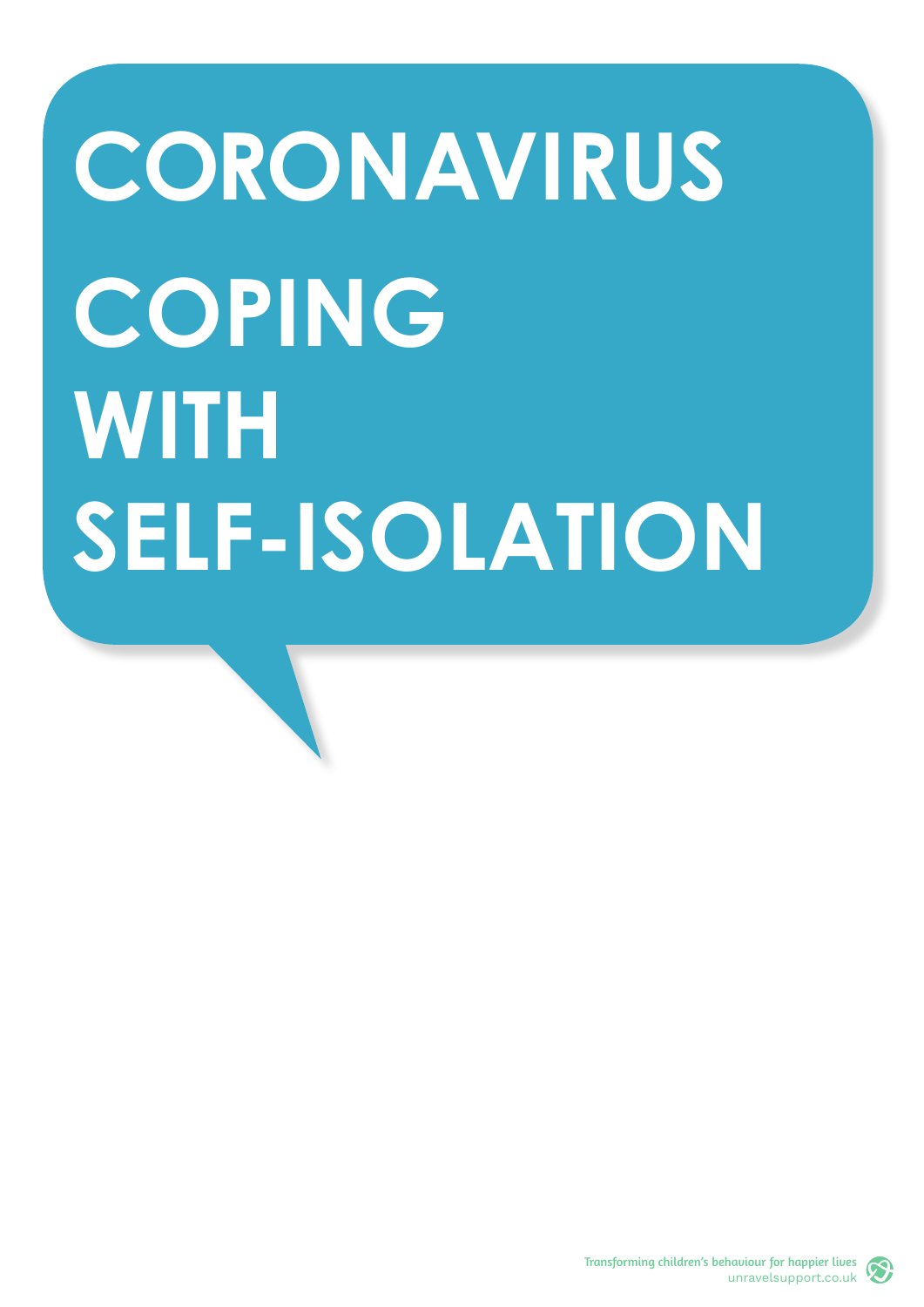#### Dear parent/carer

As we all know, and are most definitely all feeling, the coronavirus is impacting on us on a global scale. This is unprecedented in every way which is why we are activating higher levels of unease due to the uncertaintu of what lies ahead, with increased levels of sadness, anxiety, anger, and for some, real fear.

In addition to the crisis we are all facing, we are now being asked to isolate ourselves from the people and things that we love and would, most definitely, help us during this difficult time. This could undoubtedly affect our well-being. Our freedom will feel compromised. Independence we take for granted will feel taken away. Dependency on others to look after and be there for us when we feel vulnerable is becoming necessary. We have lost routine, structure and choice. That brings a feeling of helplessness and loss too. Therefore, it is perfectly normal and natural to be experiencing what we are feeling. Our brains are doing what is right, not what is wrong.

Nevertheless, we must make sure that we don't let our emotions get too carried away and associate with our imagination, as this will lead to greater catastrophising of the situation. This will not help us at all. We must remember to focus on what we are doing now and not think too far ahead into the future. The one thing we can all be certain of is that what lies ahead has elements of uncertainty, but it will all change; situations and emotions always change.

Remember, we are all experiencing this together and we hope the days are peppered with moments of laughter and contentment, even at this difficult time.

Take care

The Unravel Team



Supporting you on behalf of your child's school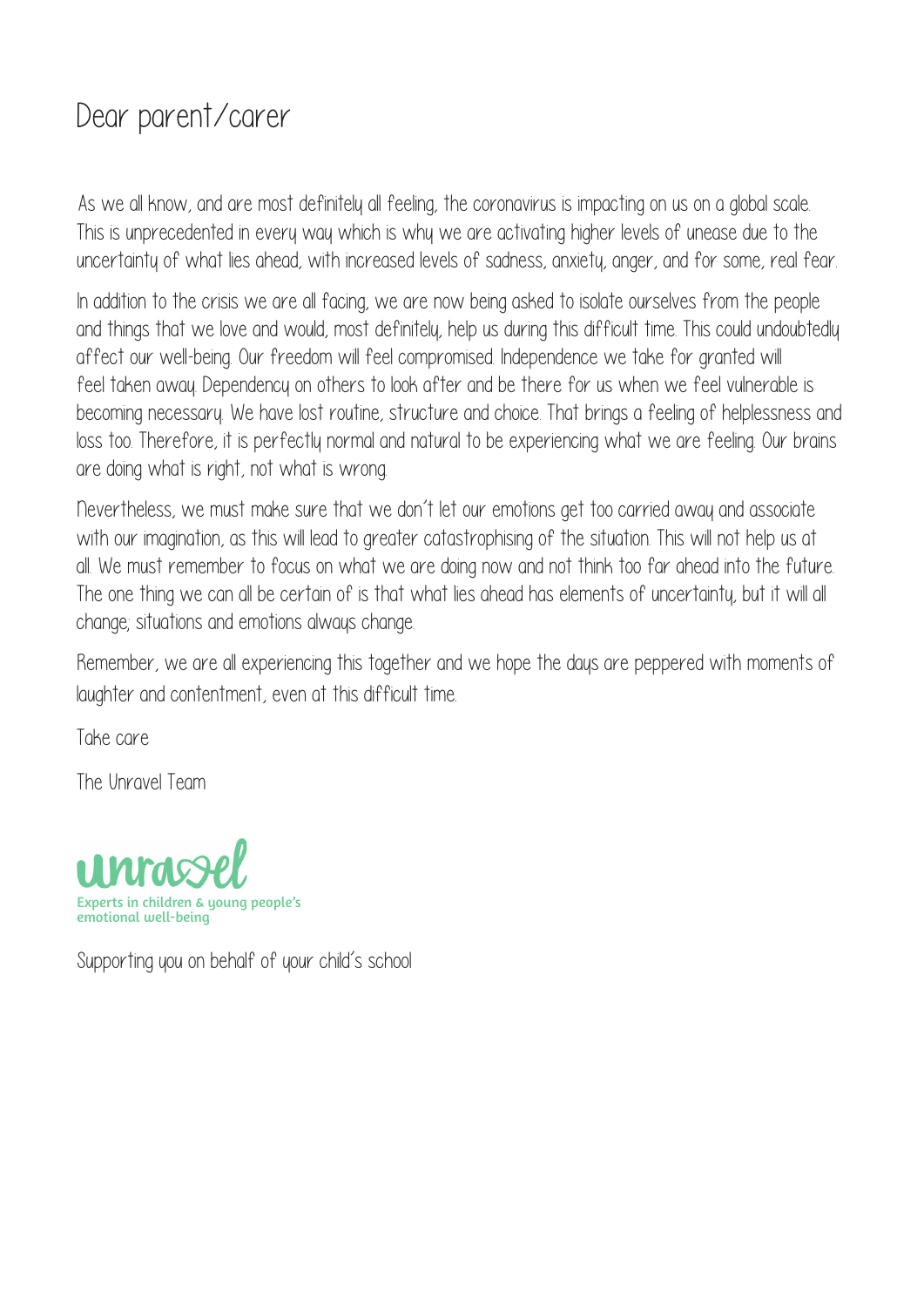#### **COPING WITH SELF-ISOLATION**

- Keep as much structure in your families life as you  $\bullet$ possibly can
- **Conditions** Ensure your family gets plenty of sleep and stick to sensible sleep routines. Discourage your children to stay up all night and sleep all day, it will make them moody
- Accept what is happening. This is out of all our control so we either fight it and hold onto all our negative feelings and stay miserable or accept the reality and put our emotional energy into doing things that will make us feel happier and better at this time
- $\bullet$ Remember, all our emotions are telling the truth but the degree of which we are feeling them can sometimes feel too much. If you are feeling overwhelmed, anxious, scared or sad: label the emotion. Naming our emotions correctly helps to reduce their intensity
- $\bullet$  To reduce heightened levels of anxiety, take some time out to breathe in slowly for the count of 4, hold your breath for the count of 7, then slowly breathe out for the count of 8. This floods the brain with oxygen to induce a sense of calm and helps to lower the heart rate. Repeat for as many times as is necessary
- Use the time to get busy. This will help our days feel like they have a purpose and will also help the day pass quickly. Do the jobs that have been on your mind for a long time, the ones you never get around to doing. Sort cupboards, organise photographs, start an online course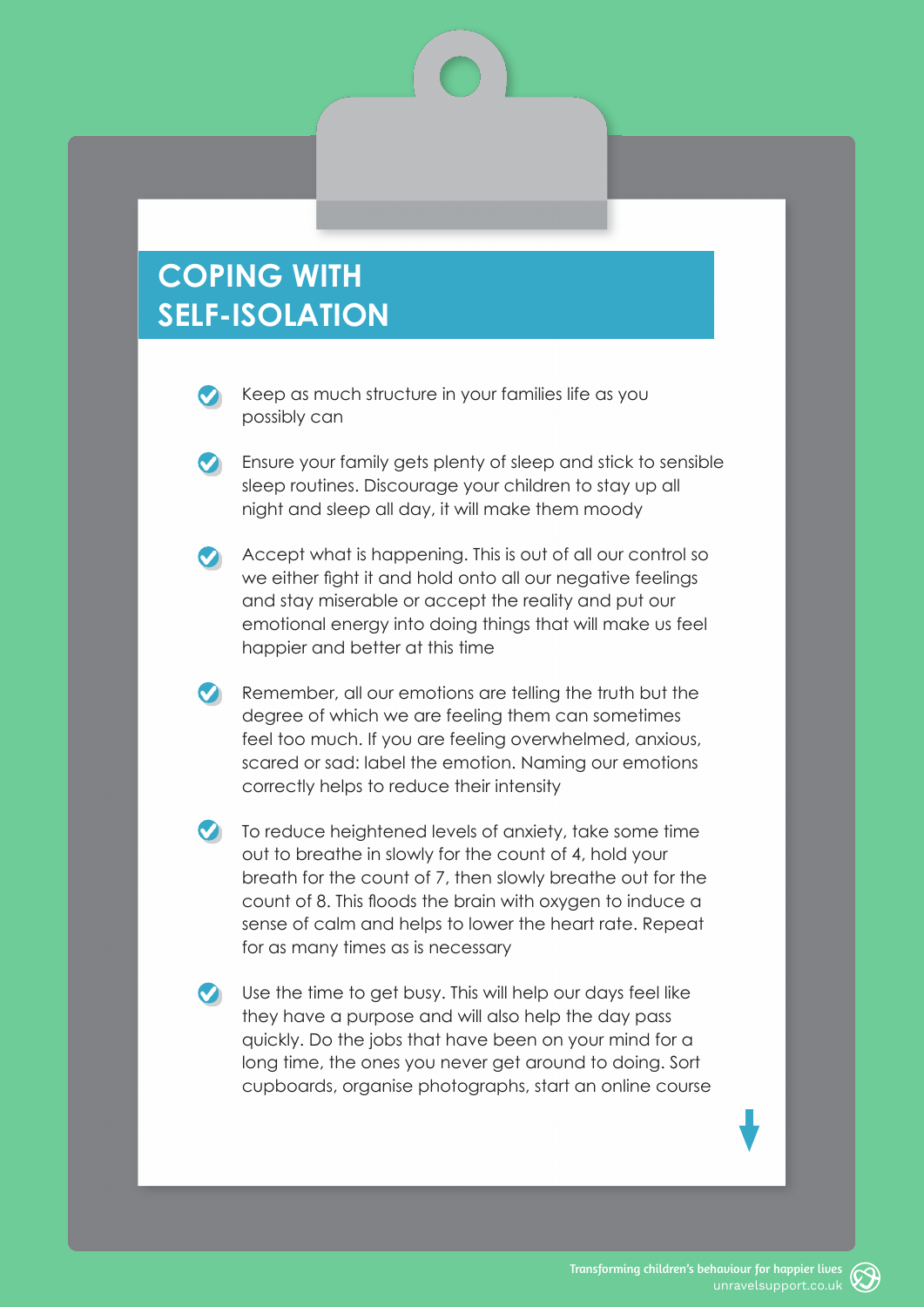#### **COPING WITH SELF-ISOLATION**

- Incorporate exercise into your day. If you lie on the sofa all day, every day, your brain will think you are ill and will shut down positive chemical production. Boost those feel good chemicals with movement and pleasurable activities
- Ride the wave of boredom. In the busy, overdemanding lives we all lead, boredom is often an emotion that many people yearn but rarely experience. Feeling bored is important for positive mental health and well-being as it gives rise to doing the things that we want to do rather than what we feel we must do. It awakens our creativity and playfulness
- Accept life may feel slower. This may take time to adjust. Slowing down could do us more good than we realise and lead to long term positive change
- Stay connected with family and friends. Knowing we have people there for us, as we are there for them, gives us a positive sense of well-being. Use this time to contact the people you haven't spoken to for a long time
- We are all in this together. Often out of difficult experiences comes a strength, a sense of belonging and wisdom that can add a richness to our lives. This learning curve is huge for us all and it will support our resilience in other situations, which we will undoubtedly experience across our lifetime